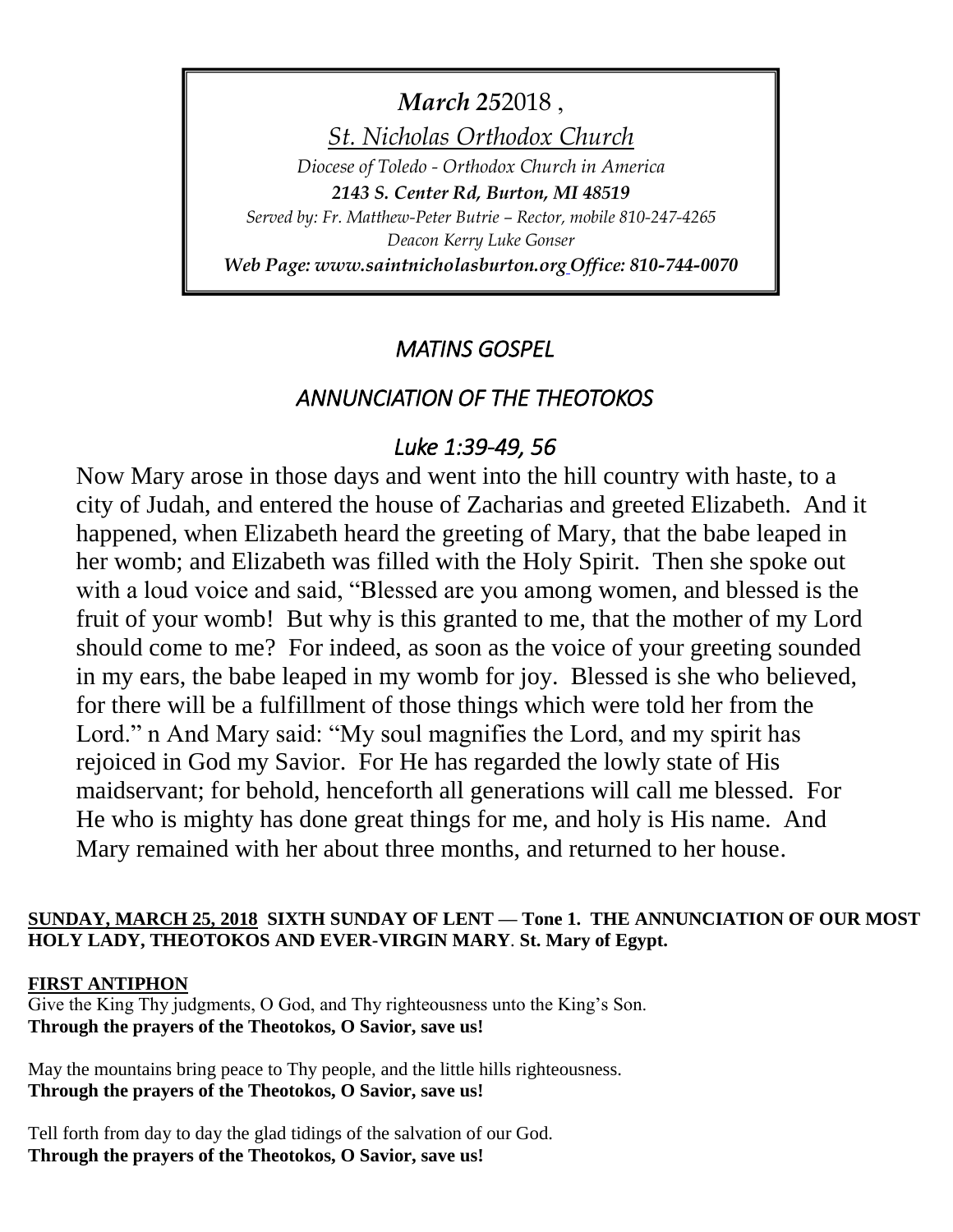The Lord hath sworn in truth to David; He will not turn from it: of the fruit of thy body will I set upon thy throne. **Through the prayers of the Theotokos, O Savior, save us!**

Glory to the Father, and to the Son, and to the Holy Spirit, now and ever and unto ages of ages. Amen. **Through the prayers of the Theotokos, O Savior, save us!**

### **SECOND ANTIPHON**

He shall come down as a rain upon a fleece, and as the dew which falls upon the earth. **O Son of God who arose from the dead, save us who sing to Thee: Alleluia!**

The Most High hath sanctified His tabernacle. **O Son of God who arose from the dead, save us who sing to Thee: Alleluia!** Our God shall plainly come, and shall not keep silence. **O Son of God who arose from the dead, save us who sing to Thee: Alleluia!**

In His days righteousness shall shine forth, and abundance of peace, so long as the moon endureth. **O Son of God who arose from the dead, save us who sing to Thee: Alleluia!**

High above all nations is the Lord; Thou art Lord Most High over all the earth. **O Son of God who arose from the dead, save us who sing to Thee: Alleluia!**

Glory to the Father and to the Son and to the Holy Spirit, now and ever and unto ages of ages. Amen.

Only-begotten Son and immortal Word of God, Who for our salvation didst will to be incarnate of the holy Theotokos and ever-virgin Mary, Who without change became man and wast crucified, O Christ our God, trampling down death by death, Who art one of the Holy Trinity, glorified with the Father and the Holy Spirit: save us!

#### **THIRD ANTIPHON**

#### **His name shall be blessed forever, His name shall continue longer than the sun.**

**(Tone 4)** Today is the beginning of our salvation, the revelation of the

eternal mystery! The Son of God becomes the Son of the Virgin as Gabriel announces the coming of Grace. Together with him let us cry to the Theotokos: Rejoice, O Full of Grace, the Lord is with you!

#### **Blessed be the Lord, the God of Israel, who alone doeth wondrous things.**

**(Tone 4)** Today is the beginning of our salvation, the revelation of the eternal mystery! The Son of God becomes the Son of the Virgin as Gabriel announces the coming of Grace. Together with him let us cry to the Theotokos: Rejoice, O Full of Grace, the Lord is with you!

#### **And blessed be His glorious Name unto the ages, and unto the ages of ages.**

**(Tone 4)** Today is the beginning of our salvation, the revelation of the eternal mystery! The Son of God becomes the Son of the Virgin as Gabriel announces the coming of Grace. Together with him let us cry to the Theotokos: Rejoice, O Full of Grace, the Lord is with you!

- *Deacon:* Wisdom! Upright!
- *Priest:* Tell from day to day the glad tidings of the salvation of our God. O Son of God, Who arose from the dead, save us who sing to Thee: Alleluia.

### **TROPARIA**

**(Tone 1)** When the stone had been sealed by the Jews, while the soldiers were guarding Thy most pure body, Thou didst rise on the third day, O Savior, granting life to the world. The powers of heaven therefore cried to Thee, O Giver of Life: "Glory to Thy Resurrection, O Christ! Glory to Thy Kingdom! // Glory to Thy dispensation, O Thou Who lovest mankind!"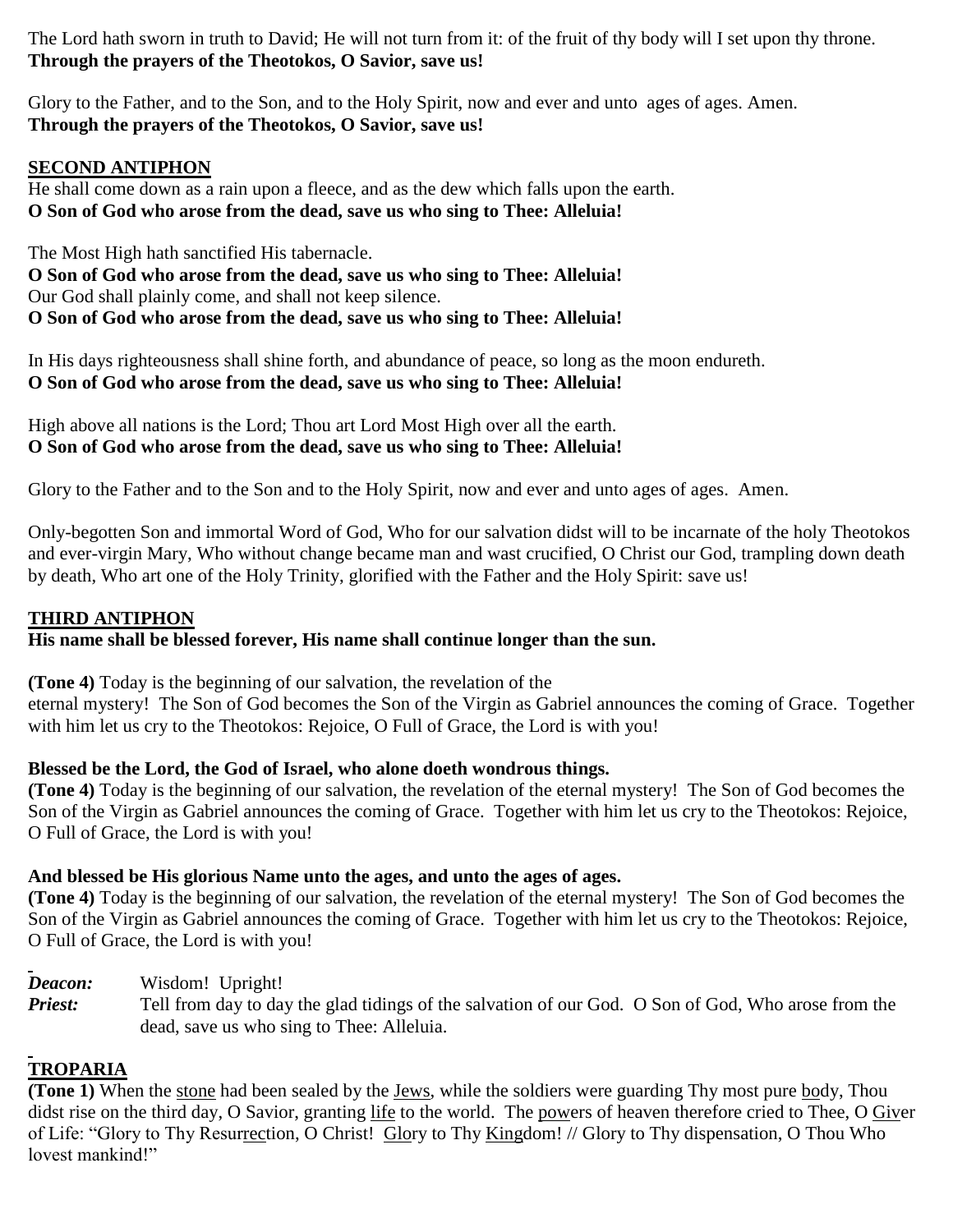**(Tone 4)** Today is the beginning of our salvation, the revelation of the eternal mystery! The Son of God becomes the Son of the Virgin as Gabriel announces the coming of Grace. Together with him let us cry to the Theotokos: Rejoice, O Full of Grace, the Lord is with you!

# **KONTAKION**

**Glory to the Father and to the Son and to the Holy Spirit, now and ever and unto ages of ages. Amen. (Tone 8)** O victorious leader of triumphant hosts! We, your servants, delivered from evil, sing our grateful thanks to you, O Theotokos! As you possess invincible might set us free from ev'ry calamity so that we may sing: Rejoice, O unwedded Bride!

#### *The Prokeimenon in the Fourth Tone:* **From day to day / proclaim the salvation of our God!** *v.* **O sing to the Lord a new song; sing to the Lord, all the earth!**

### **THE READING FROM THE EPISTLE OF THE HOLY APOSTLE PAUL TO THE HEBREWS (2:11-18)**

Brethren: he who sanctifies and those who are sanctified have all one origin. That is why he is not ashamed to call them brethren, saying, "I will proclaim thy name to my brethren, in the midst of the congregation I will praise thee." And again, "I will put my trust in him." And again, "Here am I, and the children God has given me." Since therefore the children share in flesh and blood, he himself likewise partook of the same nature, that through death he might destroy him who has the power of death, that is, the devil, and deliver all those who through fear of death were subject to lifelong bondage. For surely it is not with angels that he is concerned but with the descendants of Abraham. Therefore he had to be made like his brethren in every respect, so that he might become a merciful and faithful high priest in the service of God, to make expiation for the sins of the people. For because he himself has suffered and been tempted, he is able to help those who are tempted.

### *Alleluia, Tone 1*

- *v.* **He descends like the rain on the grass, like showers that water the earth!**
- *v.* **May His name be blessed forever, His name continue as long as the sun!**

**THE HOLY GOSPEL ACCORDING TO LUKE (1:24-38)** After these days Zechariah's wife Elizabeth conceived, and for five months she hid herself, saying, "Thus the Lord has done to me in the days when he looked on me, to take away my reproach among men." In the sixth month the angel Gabriel was sent from God to a city of Galilee named Nazareth, to a virgin betrothed to a man whose name was Joseph, of the house of David; and the virgin's name was Mary. And he came to her and said, "Hail, O favored one, the Lord is with you!" But she was greatly troubled at the saying, and considered in her mind what sort of greeting this might be. And the angel said to her, "Do not be afraid, Mary, for you have found favor with God. And behold, you will conceive in your womb and bear a son, and you shall call his name Jesus. He will be great, and will be called the Son of the Most High; and the Lord God will give to him the throne of his father David, and he will reign over the house of Jacob for ever; and of his kingdom there will be no end." And Mary said to the angel, "How shall this be, since I have no husband?" And the angel said to her, "The Holy Spirit will come upon you, and the power of the Most High will overshadow you; therefore the child to be born will be called holy, the Son of God. And behold, your kinswoman Elizabeth in her old age has also conceived a son; and this is the sixth month with her who was called barren. For with God nothing will be impossible." And Mary said, "Behold, I am the handmaid of the Lord; let it be to me according to your word." And the angel departed from her.

**INSTEAD OF "IT IS TRULY MEET ...,":** Receive, O earth, the glad tidings of great joy. Praise, O heavens, the glory of God. As you are a living Temple of God, let no impure hand touch you, O Theotokos! But let the lips of all believers sing, constantly magnifying you in joy with the angelic salutation: Truly you are above all creatures, O Pure One!

# **COMMUNION HYMN**

The Lord has chosen Zion; He has desired it for His habitation. Alleluia! Alleluia! Alleluia!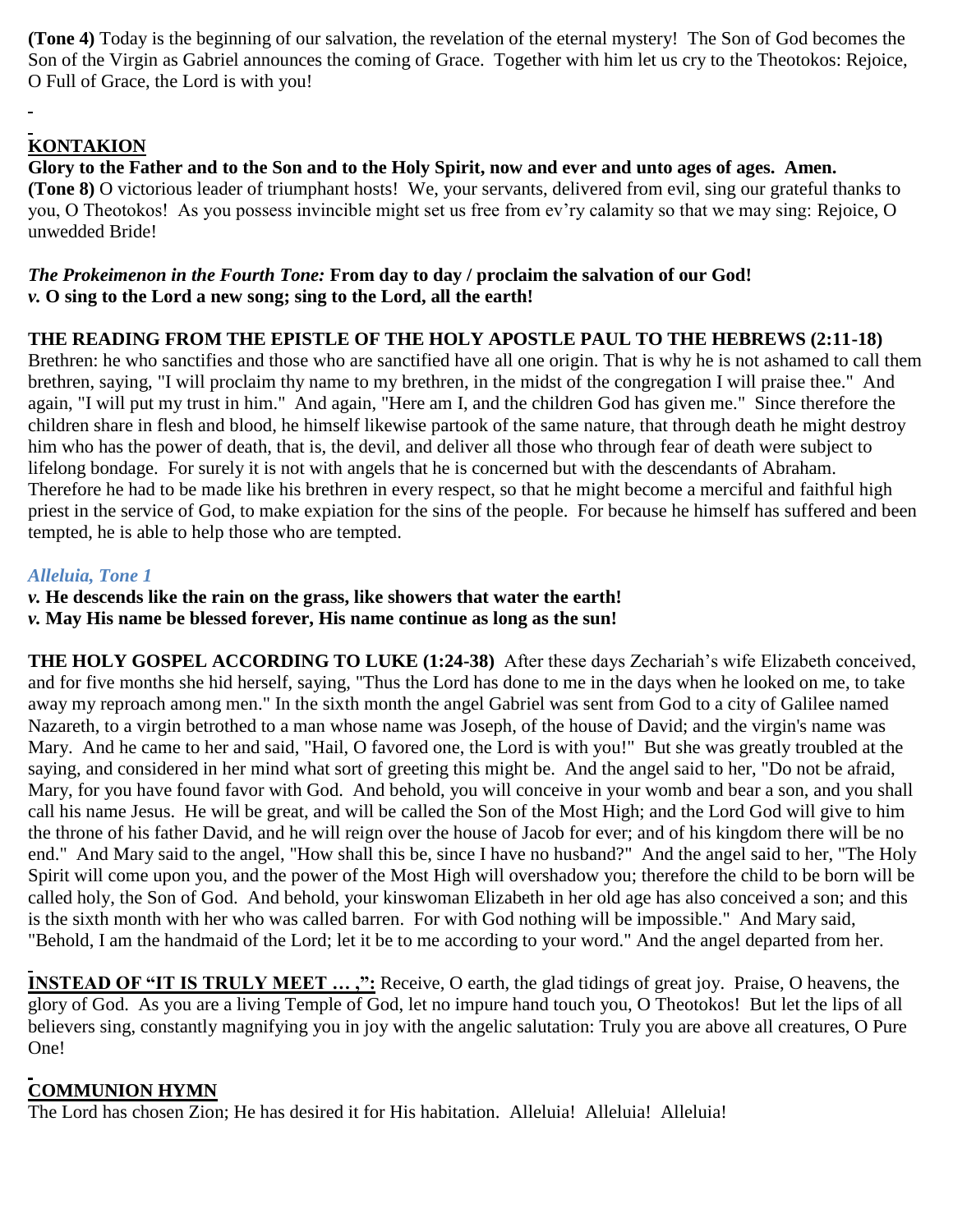#### *THE ANNUCIATION OF THE THEOTOKOS*

#### *www.oca.org*

The Feast of the Annunciation is one of the earliest Christian feasts, and was already being celebrated in the fourth century. There is a painting of the Annunciation in the catacomb of Priscilla in Rome dating from the second century. The Council of Toledo in 656 mentions the Feast, and the Council in Trullo in 692 says that the Annunciation was celebrated during Great Lent.

The Greek and Slavonic names for the Feast may be translated as "good tidings." This, of course, refers to the Incarnation of the Son of God and the salvation He brings. The background of the Annunciation is found in the Gospel of Saint Luke (1:26-38). The troparion describes this as the "beginning of our salvation, and the revelation of the eternal mystery," for on this day the Son of God became the Son of Man.

There are two main components to the Annunciation: the message itself, and the response of the Virgin. The message fulfills God's promise to send a Redeemer (Genesis 3:15): "I will put enmity between you and the woman, between your seed and her seed; he shall crush

your head, and you shall lie in wait for his heel." The Fathers of the Church understand "her seed" to refer to Christ. The prophets hinted at His coming, which they saw dimly, but the Archangel Gabriel now proclaims that the promise is about to be fulfilled.

We see this echoed in the Liturgy of Saint Basil, as well: "When man disobeyed Thee, the only true God who had created him, and was deceived by the guile of the serpent, becoming subject to death by his own transgressions, Thou, O God, in Thy righteous judgment, didst send him forth from Paradise into this world, returning him to the earth from which he was taken, yet providing for him the salvation of regeneration in Thy Christ Himself."

The Archangel Gabriel was sent by God to Nazareth in Galilee. There he spoke to the undefiled Virgin who was betrothed to Saint Joseph: "Hail, thou who art highly favoured, the Lord is with thee: blessed art thou among women. And, behold, thou shalt conceive in thy womb, and bring forth a son, and shalt call his name Jesus. He shall be great, and shall be called the Son of the Most High: and the Lord God shall give unto him the throne of his father David: And he shall reign over the house of Jacob for ever; and of his kingdom there shall be no end."

In contrast to Eve, who was readily deceived by the serpent, the Virgin did not immediately accept the Angel's message. In her humility, she did not think she was deserving of such words, but was actually troubled by them. The fact that she asked for an explanation reveals her sobriety and prudence. She did not disbelieve the words of the angel, but could not understand how they would be fulfilled, for they spoke of something which was beyond nature. Then said Mary unto the angel, "How shall this be, seeing I know not a man?" (Luke 1:34).

"And the angel answered and said unto her, 'The Holy Ghost shall come upon thee, and the power of the Most High shall overshadow thee: therefore also that which shall be born of thee shall be called the Son of God. And, behold, thy cousin Elisabeth hath also conceived a son in her old age: and this is the sixth month with her, who was called barren. For with God nothing shall be impossible.' And Mary said, 'Behold the handmaid of the Lord; be it unto me according to thy word.' And the angel departed from her." (Luke 1: 35-38)

In his Sermon 23 on the day of the Annunciation, Saint Philaret of Moscow boldly stated that "the word of the creature brought the Creator down into the world." He explains that salvation is not merely an act of God's will, but also involves the Virgin's free will. She could have refused, but she accepted God's will and chose to cooperate without complaint or further questions.

The icon of the Feast shows the Archangel with a staff in his left hand, indicating his role as a messenger. Sometimes one wing is upraised, as if to show his swift descent from heaven. His right hand is stretched toward the holy Virgin as he delivers his message.

The Virgin is depicted either standing or sitting, usually holding yarn in her left hand. Sometimes she is shown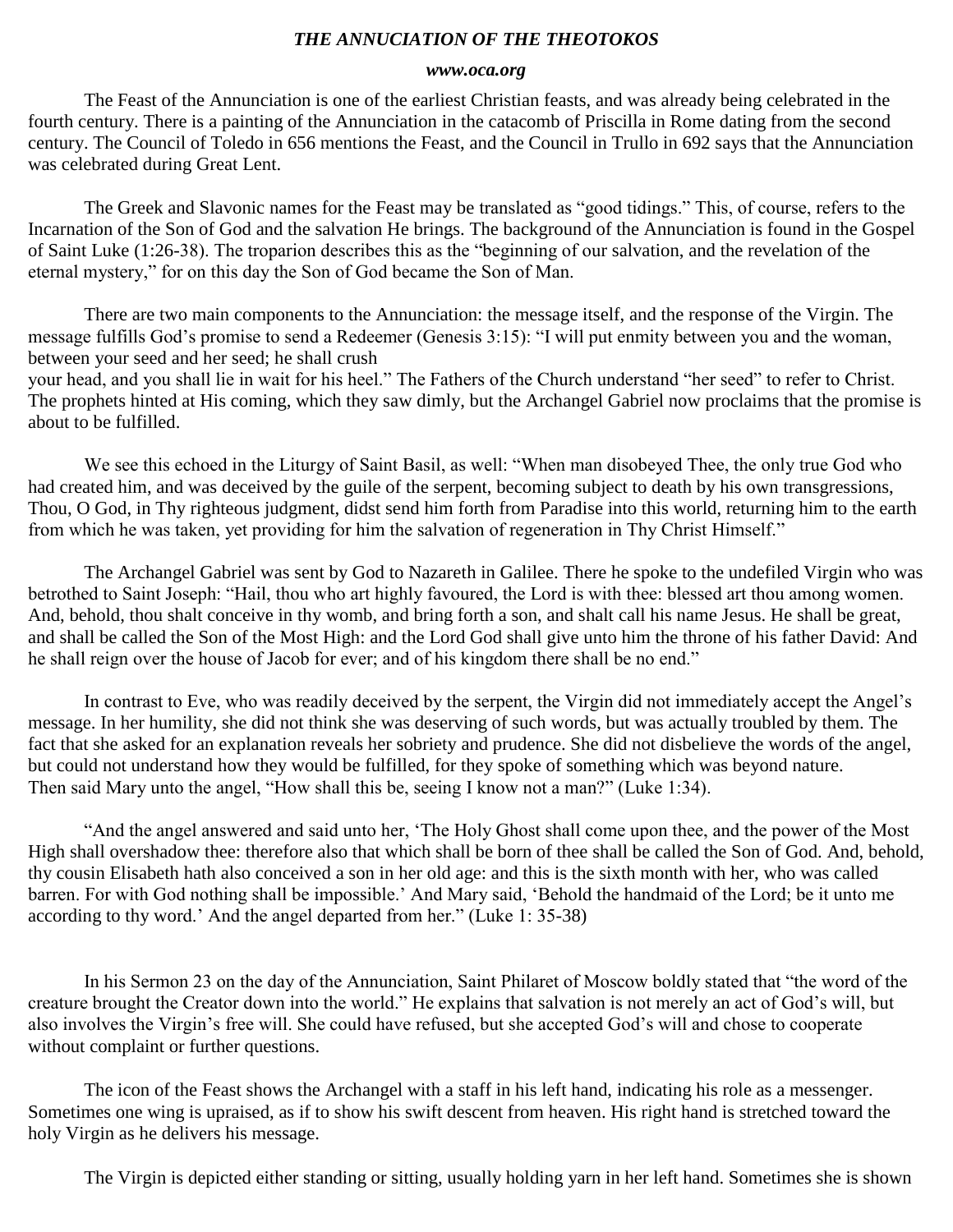holding a scroll. Her right hand may be raised to indicate her surprise at the message she is hearing. Her head is bowed, showing her consent and obedience. The descent of the Holy Spirit upon her is depicted by a ray of light issuing from a small sphere at the top of the icon, which symbolizes heaven. In a famous icon from Sinai, a white dove is shown in the ray of light.

There are several famous icons of the Annunciation. One is in the Moscow Kremlin in the church of the Annunciation. This icon appeared in connection with the rescue of a prisoner by the Mother of God during the reign of Ivan the Terrible. Another is to be found in the Dormition Cathedral in Moscow (July 8). It was originally located in Ustiug, and was the icon before which Saint Procopius the fool (July 8) prayed to save the city from destruction in 1290. One of the most highly revered icons in Greece is the Tinos icon of the Annunciation (January 30).

The Annunciation falls during Lent, but it is always celebrated with great joy. The Liturgy of Saint Basil or Saint John Chrysostom is served, even on the weekdays of Lent. It is one of the two days of Great Lent on which the fast is relaxed and fish is permitted (Palm Sunday is the other).

March 25, 2018

ခရွို့လ ခရွို့လ ခရွို့လ ခရွို့လ ခရွို့လ ခရွို့လ ခရွို့လ ခရွို့လ ခရွို့လ ခရွို့လ ခရွို့လ ခရွို့လ ခရွို့လ ခရွို့လ

**CANDLE INTENTIONS FOR THE HEALTH AND BLESSINGS OF** 

| God's blessings~full recovery for Peter Wiedemer                                 | The Krigner family |
|----------------------------------------------------------------------------------|--------------------|
| God's blessings~full recovery for Sophia Canine                                  | The Krigner family |
| Fr. Tom, Fr. Dimitri, Fr. Anthony, Aaron, Reggie, Allen, Deborah, JoAnn, Gloria, |                    |
| Luba, Kosta, Jimmy, Laurie, David, Helen, Anna, Walt, Zina, Vladimir,            |                    |
| Nicolai, Dorothy, Michael, Allison, Stojan, Mira, Bosa, Jeanette,                |                    |
| Christopher, Nicholas, Margaret, Joseph, Gladys, my family and friends           | Joe Tome           |
| Special Intention                                                                | Joe Tome           |
| Adelaida, Feodosiy, Oleg, Irina & Nikolay                                        | Irina Sivergina    |
| Janice Jackson, JoAnn Havens & Zina Pyatenko                                     | Dorothy Goodman    |
|                                                                                  |                    |

#### **CANDLE INTENTIONS FOR BLESSED REPOSE**

My beloved husband Nicholas~I miss you sweetheart Connie Maxim Newly departed Nicolai Maxim Joe Tome Vasily, Andrey, Galina, Nikolay, Vitaliy, Ekaterina, Ekaterina, Feodosiy & Yuliya Irina Sivergina Nick Maxim Blessed Repose~Memory Eteranal Dorothy Goodman

ခရွို့လ ခရွိ**့ သို့လ ခရွိသည့် သည့်လ ခရွိသည့်လ ခရွိသည့် သည်သည့်လ ခရွိသည့် သည်သည်လ ခရွိသည** 

**WELCOME** to all our friends and visitors. Please join us in our fellowship hall.

**COFFEE HOUR** Coffee & bagels are being provided today by Nancy & Kosta Tasevski & family today in memory of Nancy Kocovski. A forty day memorial will be served following the veneration of the cross.

Volunteers are needed to help serve coffee and bagels/donuts for the month of April. Please see the sign-up sheet outside of the kitchen. Call or email the parish office as well as signing up, if you'd like to sponsor the bagels and/or coffee.

# **OUR CHARITY MINISTRIES**

**HOPE IN A BOX** is collecting Deodorant for the month of April. Place the items in the blue box in the hall. Catholic Charities Community Closet will distribute the items.

**FOOD DRIVE** Place non-perishable food items in the other blue box in the hall.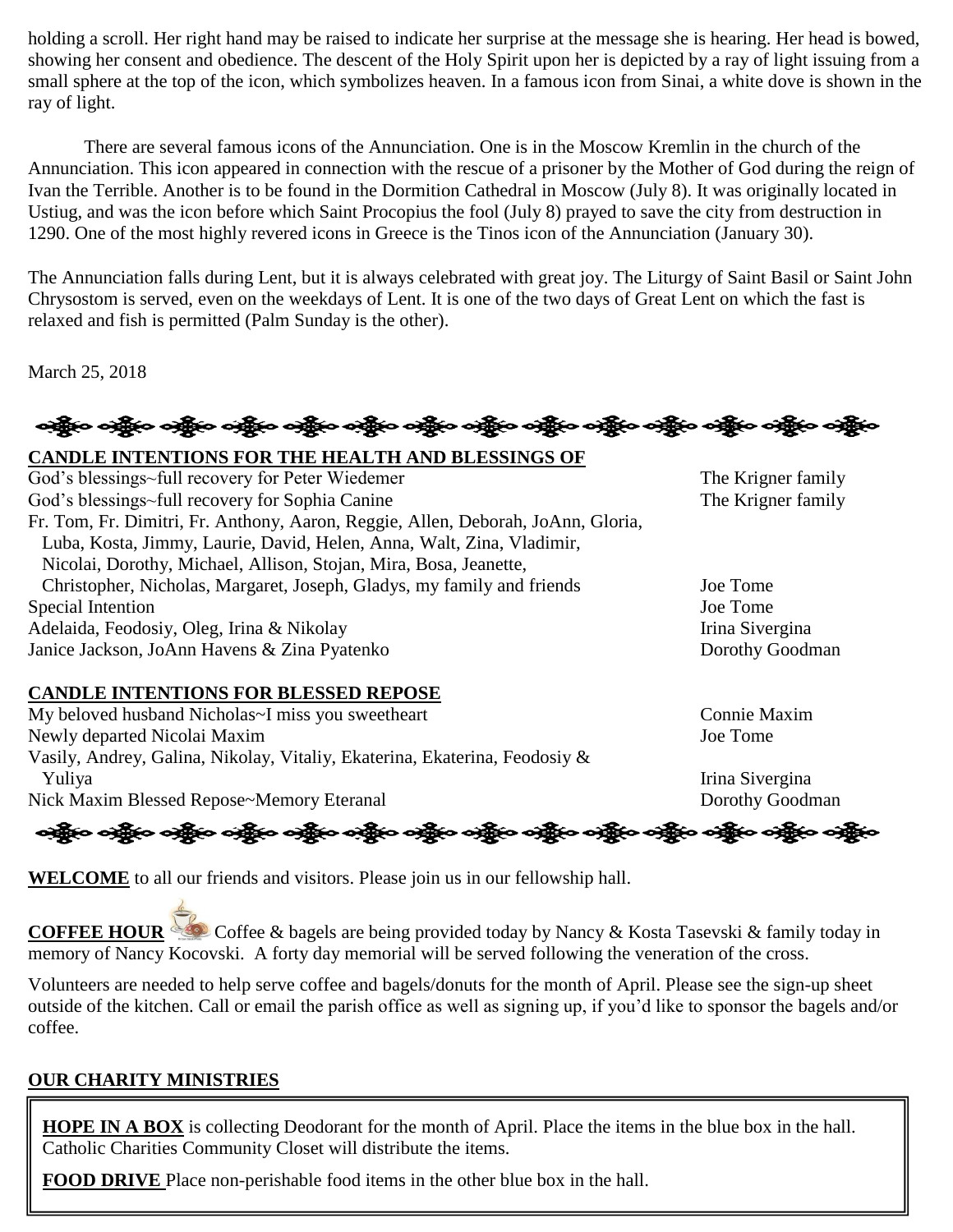**PALMS AND PUSSY WILLOWS** preparation on Thursday, March 29 at 10 am. Please come and lend a hand as we prepare for the Lord's entry into Jerusalem.

**ALL PARISHIONERS** Your help will be needed as we get closer to Pascha. Your help will also be needed twice on Holy Friday. First, after the morning Royal Hours your help will be needed to set up and decorate the Tomb of our Lord for Vespers. Second, after the Lamentations that evening your help will be needed to change over all the candles from purple to white. **The red eggs for Pascha will also be prepared this day. Please stay and lend a hand!**

**HOLY WEEK & BRIGHT WEEK** There is a schedule of all of the services for Holy Week and Bright Week in the narthex. Please plan to attend as many services as possible during this time.

**VIGIL AT THE TOMB** is Friday, April  $6<sup>th</sup>$  & Saturday, April  $7<sup>th</sup>$ . One hour time slots can be shared. The sign-up sheet is in the Narthex.

**HOLY FRIDAY** We look to the children and young adults to assist Father during the Vespers Service (3 pm) and at the Lamentations Service (6:30 pm). As Father removes the image of the body of Christ from the Crucifix at Vespers, they help by holding the winding sheet and covering the icon for Father. And, at the evening service, the young ladies of the parish (as well as family and friends), are invited to join in by sprinkling the Tomb with rose water during the Lamentations. After, the girls help lead the Procession by scattering flower petals before the Tomb and our other young people are invited to join in by bearing various instruments of the Passion.

**THOMAS SUNDAY EGG HUNT** Your help is needed! We need a coordinator for the event, please see Matushka Lisa for details. Monetary donations to offset the costs are welcome. We do not need any items to be donated.

### **Weekly Schedule: THE SIXTH WEEK OF LENT – WEEK OF PALMS**

**Monday, March 26**

|  | $6:30 \text{ pm}$ | Compline at St. George |
|--|-------------------|------------------------|
|--|-------------------|------------------------|

#### **Tuesday, March 27 Father Matthew in Toledo**

#### **Wednesday, March 28**

| $10 \text{ am}$    | Lenten Hours                                                                      |
|--------------------|-----------------------------------------------------------------------------------|
|                    | No Adult Education                                                                |
| 6 pm               | Combined Presanctified at St. George with our Father and Archbishop Alexander     |
|                    | followed by Lenten potluck. Fast from after your lunch to receive Holy Communion. |
|                    | Please bring a Lenten dish to share.                                              |
| Thursday, March 29 | <b>OFFICE OPEN</b>                                                                |
| $10 \text{ am}$    | Preparation of palms & pussy willows and decoration of the church                 |
| Friday, March 30   | <b>OFFICE CLOSED</b>                                                              |

#### **Saturday, March 31 LAZARUS SATURDAY**

9:30 am Combined Liturgy at St. Mary Magdalene & Lenten breakfast 5 pm Vespers with Litya